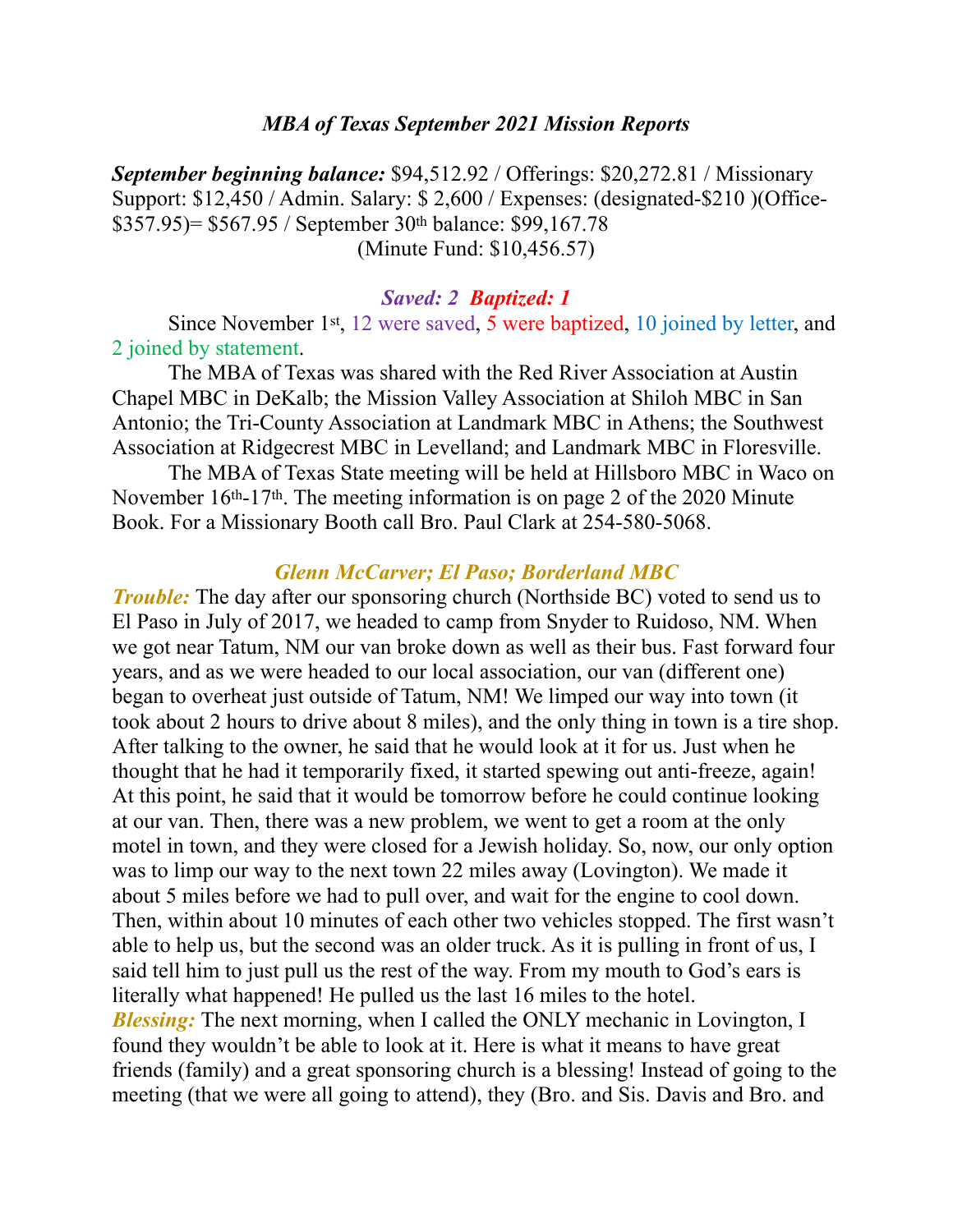Sis. Rice) drove to our rescue! Bro. Victor Rice spent the time he had planned to report on the work in San Antonio fixing our van. Words cannot begin to say or do justice the blessing that all four were to us! Thank you doesn't begin to convey our gratitude, but thank you to Bro. Victor for fixing our van, Bro. Ron (and Northside) for providing the parts and transportation, Sis Tammy and Sis. Ramona for their patience and for the fellowship we were able to enjoy! Thank you to all the good Samaritans that helped us along the way. Most of all, thank you to God for preparing everyone's hearts to be of help and supplying the needs! *Stats:* We averaged 9 in MW; 7 on WE; with 2 visitors and 1 first time visitor.

## *Larry Watson; Rockdale; Landmark MBC*

*Visitors:* Praise the Lord for another month to serve Him. This month we had some low attendance weeks, due to families having to quarantine, and some traveling for funerals. In spite of that we still had a few visitors and we're grateful that everyone has remained healthy as far as covid is concerned. We did decide to postpone reinstating our second service, due to so many out, and will re-evaluate that now that almost everyone is back.

*Repairs:* We're excited that the work on our building was completed this month. We have a beautiful new roof and a fresh coat of paint on our exterior! Again, we are so grateful for God's blessings!

*Stats:* We averaged 12 in MW (High of 20); 12 in SS; 7 on WE, and 3 first time visitors. Our offering was \$1449 with \$145 given to missions.

## *Steven Haney; Lubbock; MBSF Director at Texas Tech*

*6-7:* We have had 4 Bible studies so far this semester and one cook out to kick off the semester! Our Bible studies are averaging 6-7 Tech students and our cook out had 8 Tech students! We have 1 student that has been unable to make our Bible studies due to a lab during that time and another that is trying to get his work schedule changed so he can make it as well! Our Student President is already planning some booths for this semester as well as getting the other students to sign up for volunteer opportunities both on and off campus! It's been great seeing the passion of our current officers to make this group into something big! *Questions:* One of the biggest questions the students had at the first of the semester was why there are so many Christian denominations so that has been what we are looking at. This gives me not only a chance to go over what other denominations believe but also to spend time going over why we believe the way we do and how so many others have misused or misunderstood scripture. Please continue to pray for us as we look at ways to get more on campus through booths and volunteer opportunities, as we look for more churches to step out alongside us to reach our goal of \$4,500/month in support, as we look for a building close to campus, and for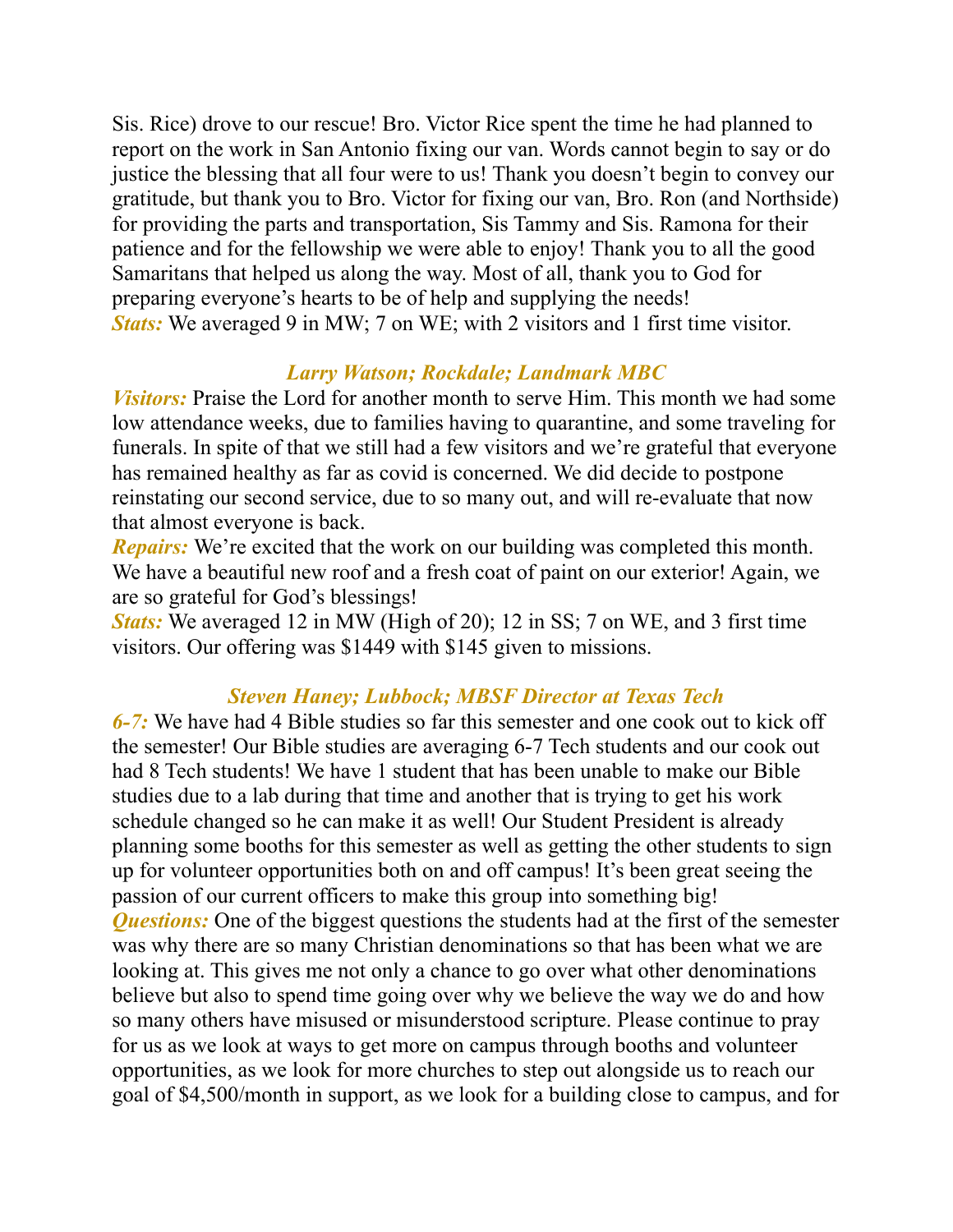more students to have the heart and desire to join in with our group as we try to reach the campus for Christ! You can contact me at [s\\_haneymbsf@outlook.com](mailto:s_haneymbsf@outlook.com) or (806) 470-2850! Thank you all and may God richly bless you!

# *David Smith; Mansfield; Lifeline BC*

*Back to Church Sunday:* We had a wonderful turnout for Back to Church Sunday. There were 32 present with 3 first time visitors. Pray that we see these folks return. Pray for decisions to be made for Christ.

*Heather Smith:* We had preliminary events to help us reach more people by inviting Heather Smith, a country gospel singer, to sing for us. As usual, she did a great job for the Savior. We all loved her music for Jesus.

*TBI:* Bro. Kuni Oba led a team of 6 to go canvassing our neighborhoods. We used the Bless method which has been very beneficial in our door-to-door outreach efforts. As a result we had 2 first time visitors to come for our special Sunday. *Stats:* We averaged 13 in Small Groups; 20 in MW; and 3 first time guests. Our offering was \$3,225, with \$1,350 given to missions and \$725 paid on rent. *Wedding:* Alice and I took off for Florida in order to attend our grandson's wedding. We are so happy for him. We thank God for Bro. Ricky Langford who filled my pulpit and Stephen Davis for taking care of Bible studies.

## *Victor Rice; San Antonio; Shiloh MBC*

*Baptism:* We give thanks for having Bro. Michael Fagan's baptism and Faith MBC for blessing us with the use of the baptistery.

*Meetings:* We hosted the Local Mission Valley Association where my son Bro. Joseph moderated the meeting. I also attended the Tri-County Association to talk about the work and was blessed by the message and fellowship. We also planned to attend the Southwest Association but while riding up with our sponsoring pastor we found out that Bro. McCarver and family broke down in New Mexico, so we diverted to repair their car.

*Stats:* We had 1 baptized. We averaged 18 in SS; 21 in MW; 15 in EW; and 14 in WE. Our offering was \$5,060 with \$506 given to missions and \$1,200 paid on rent. *Funds:* Our building fund is being blessed by God as we have received a total of \$5,375 thus far.

## *Daniel Tijerina; Mission; A New Beginning BC*

*Stats:* This month we have gathered in our home, in Mexico, and at Getsemani MBC in Mission. We had two professions of faith. We averaged 12 in attendance. Attack: We continue to pray for God's will for us. Please pray for us as we have been under attack by the enemy as a family and individually-mentally, spiritually, and physically (health).